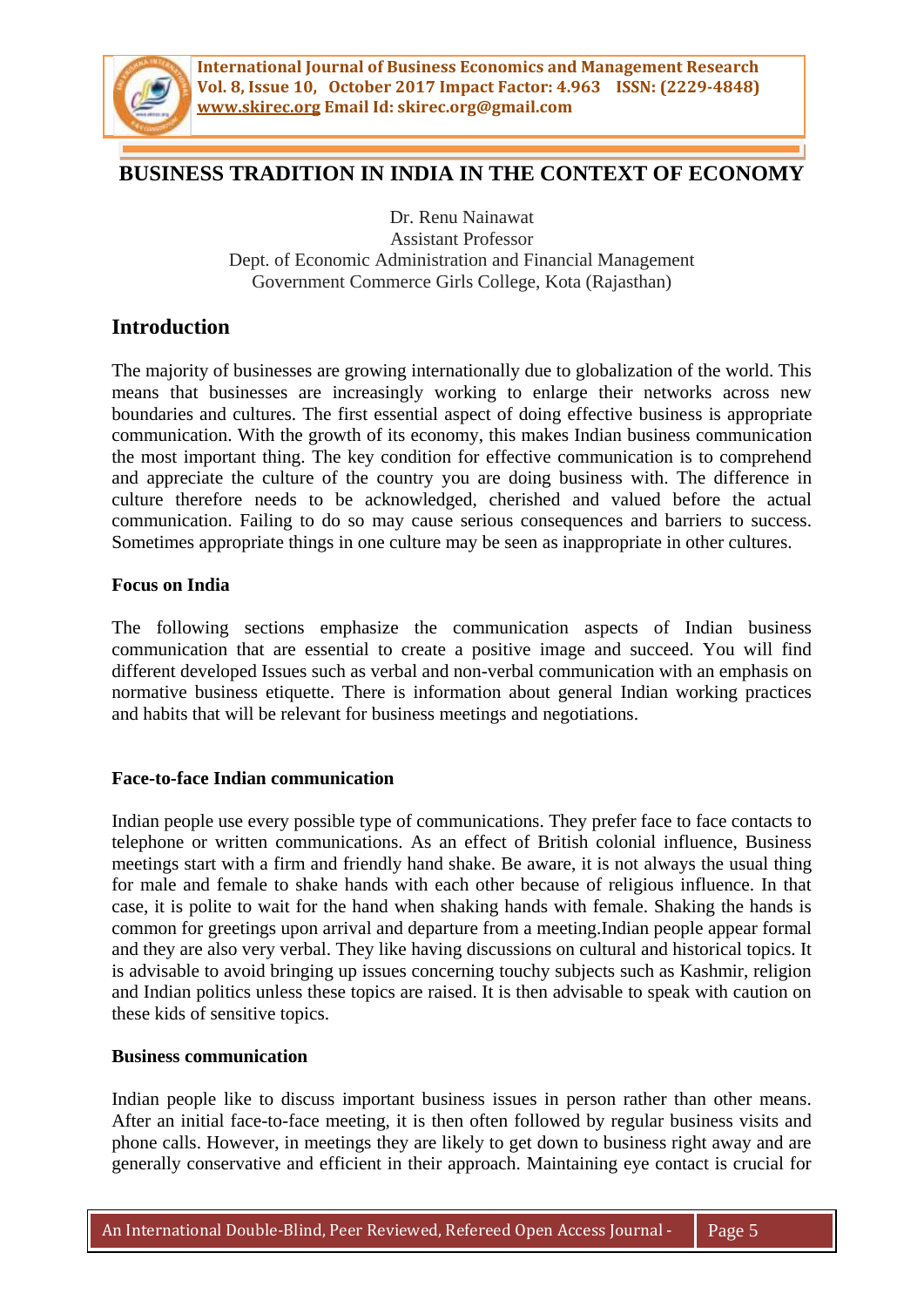

Indian business communication. If you are meeting with a group of people, be certain to greet each person separately instead of greeting them as a group.

### **Tips for communicating**

A good starting point to start a conversation can be a comment on the variety of Indian food, the Indian cricket team, Music or Indian history. Indians can spend hours talking about their country"s long and rich history, food and cricket. Indian people are very expressive in their use of body language. In fact, facial expressions and gestures are crucial to convey messages. Below are some specifics which will be useful to know:

#### **Language matters**

India is a multilingual country with more than 23 languages. Hindi is the official language. It is spoken by nearly 551 million Indian people. Moreover, English is also widely spoken in India We learn it in schools from the first grade of primary school through to University.

Other languages in India include Assamese, Bengali, Bodo, Dogri, Gujarati, Kannada, Kashmiri, Konkani, Maithili, Malayalam, Marathi, Meitei, Nepali, Odia, Punjabi, Sanskrit, Santali, Sindhi, Tamil, Telugu and Urdu. The India constitution recognizes all of the previous languages. Overall, there are more than 1500 languages spoken across the country. It would be a good decision to check which languages are broadly spoken in the specific area that you will be residing.

#### **Business relationships**

.

Indians often value order, privacy and punctuality. In accordance with Indian society, Indian work environments are based upon hierarchies and formalities between various levels of management. Because of the impact of hierarchical Indian social structure, most senior person present should be greeted first in a meeting, followed by the next most senior and so on.

Business relationships with Indians are often based on mutual advantage, with the overall task as the central focus. Indians are tending to be direct and straight to the point. Professional designation and rank is given by individual"s performance, achievement and expertise in respected field. It is vital that you express proper respect and deference to those who have attained positions of importance, and that you show courtesy and respect at all times to all other colleagues.

Depending on the size of the business, it is usual practice not to consider a deal complete until it has been acknowledged and confirmed in writing. Thus, it is crucial to ensure that all the conditions and characteristics of a deal discussed during a meeting are included in the written document. Expect a great deal of written communication, both to back up decisions and to maintain a record of decisions and discussions. Even if you have a friendly relationship with colleagues, you should remember that on-the-job correspondence means that an e-mail is a business letter. So you should not forgot salutations and greetings.

 $\mathcal{I}(\mathcal{I})$  in the Indexing Directories  $\mathcal{I}(\mathcal{I})$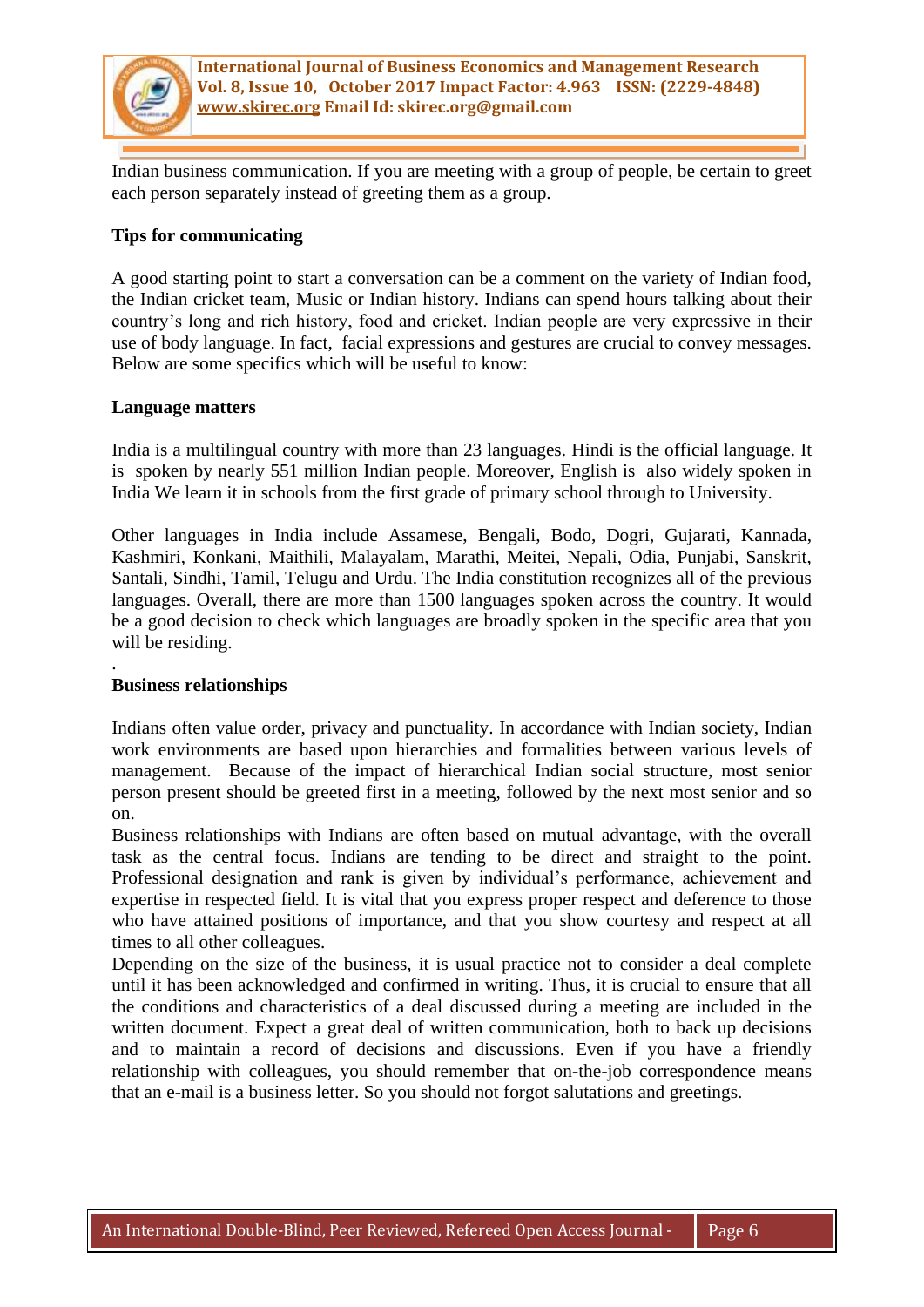

# **Making Contact**

The Indians are conservative when it comes to physical gesturing such as hand movements. When speaking with Indians, make sure to be well aware of your expressions and body language, as much importance will be involved to it. You should avoid some gestures such as putting your feet up on the equipment, hands on the back or folded arms. Keep in mind that constant eye contact is not essentially usual, specifically when talking with female and someone with a lower organizational position. Do not back away while somebody is talking to you as it is considered rude and inappropriate. While greeting, it should be limited to handshake only as kiss is not a tolerable greeting type in Indian business culture. Moreover, some signs like a Western hand wave from side to side means "go away" or "no" in India. Indian people are reluctant in directly saying 'no', so instead of 'no' they will reply with 'I will try'..

#### **Personal titles and Indian business communication**

Personal titles are vital in India. The common title is 'Sir' for the male and 'Madam' or "Mam" for the female. Indians tend to use first names quite early in business relationship. So it is appropriate and well acceptable if you call them by their first name followed by social or academic title.To find out how to address an associate with proper title, you need to use the email address or the business card. If he or she has a title in front of the name, then you should address the person by their title following by the name. Academic and hierarchy titles are highly recommended when talking with the senior person.

#### **Indian business etiquette**

The culture of a country represents their people's ethics, morals, attitude and values. This evolving culture helps the country to develop more and more. Although, cultural influence and ethics may vary from one part to another part of country but it provides a bridge to connect all the people within the country. This guide provides all of the essential information about Indian business etiquette.

It is important not to involve humour while doing business with Indian counterparts. Business is a serious thing in India so make sure your behaviour does not affect your business relationships. Indians can sometimes seem argumentative, emotional and expressive – to a certain level they are but this is normal so should not always be seen in any negative way.

#### **Being aware of India's culture**

 $\mathcal{I}(\mathcal{I})$  in the Indexing Directories  $\mathcal{I}(\mathcal{I})$ 

It is important therefore to be mindful of India"s culture, customs and history to be successful when visiting India. Cultural adaptation and flexibility should be the directing mindsets to do business in India. People face several cultural discrepancies such as attitude towards growth of business relations and regularity, gift giving customs, significance of things and negotiation styles. This guide therefore will be an good asset when you are dealing with Indian people. Business behaviours and methods, religious customs and the importance of family are all covered in the following sub-sections.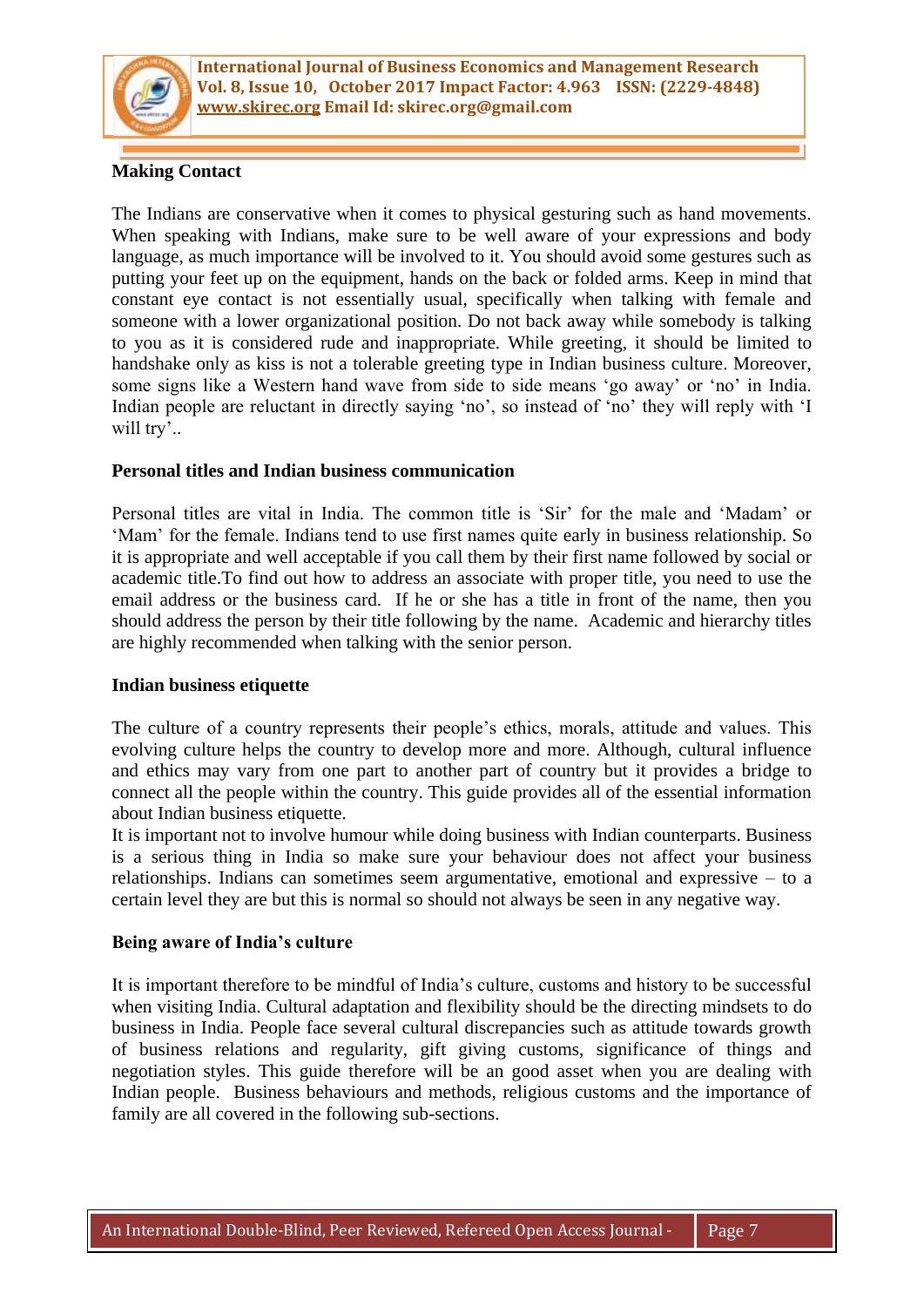

# **Corporate Social Responsibility (CSR**)

The Indian government takes social and economic issues very seriously and this is an important thing to bear in mind for Indian business etiquette. It is the main reason that India is the first country in the world to make Corporate Social Responsibility (CSR) mandatory. Another motive for insertion of CSR is to involve the businesses in national development agenda. In which businesses have to invest their profits in areas such as poverty, education, infrastructure and rural development.

The Indian government is also concerned about environmental issues. Therefore, Indian government launched projects like National mission for clean Ganga (NMCG) and policies regarding environment. Furthermore, Indian government encourages and provides subsidies to the users of renewable energies such as solar power and wind power.

There is still it's a long way to go. In the matter of environmental laws and policies, India is reluctant to introduce laws like in some European countries such as Denmark and Netherlands. Moreover, current environmental problems are not due to a lack of legislation, but there are other factors as well which are contributing to the current situation.

#### **Punctuality : rule in Indian business etiquette**

In general, time-keeping is significant for Indian in business arrangements. If you have a meeting at one o'clock, your counterparts may arrive on time or little early. It is very disrespectful if you arrive late for a business meeting without any reason. Moreover, you should give suggestion to postpone the meeting to a new time or day in case of a long delay.Make sure you consider various reasons to be late including India"s scowling traffic jams, because sometimes it can leave cars crawling at under 5 kilometers an hour.

Meanwhile, attending social gatherings or non-business events is totally different. For social events, guest may arrive about twenty to thirty minutes after the specified time. While travelling in metro cities you need to be careful, as road traffic will cost you much more than the expected time. Public transport such as buses and trains may also get late due to bad weather conditions. It is recommended therefore to allow some extra time, especially travelling in metro cities like Delhi or Mumbai. Moreover, your host may take you on social gatherings or weddings to show some Indian traditions and customs.

## **Gift giving and indian business etiquette**

 $\mathcal{I}(\mathcal{I})$  in the Indexing Directories  $\mathcal{I}(\mathcal{I})$ 

It is not common to bring gifts and presents in first business meetings. In Indian business etiquette, gift giving is not a customary part. Once a relationship has flourished, gifts may be exchanged. Reciprocation is a respectable practice when gifts are received. In India, many organizations and government encourage their employees not to accept any form of gifts to prevent them from the legal consequences. However, it is essential to ensure that the gift is not expensive enough to be considered as bribe or inexpensive as to be considered as an insult.

Moreover, when you are invited to social gathering or functions, you should bring a bouquet or convenient gifts such as nice perfumes, sweets or jewelry items. Make sure you give gift with either the both hands or either with right hand and not only with the left hand as left hand is considered as unclean. When giving money as gifts, make sure it is an odd number of money, such as 21 Rupees or 51 Rupees instead of 20 or 50 rupees.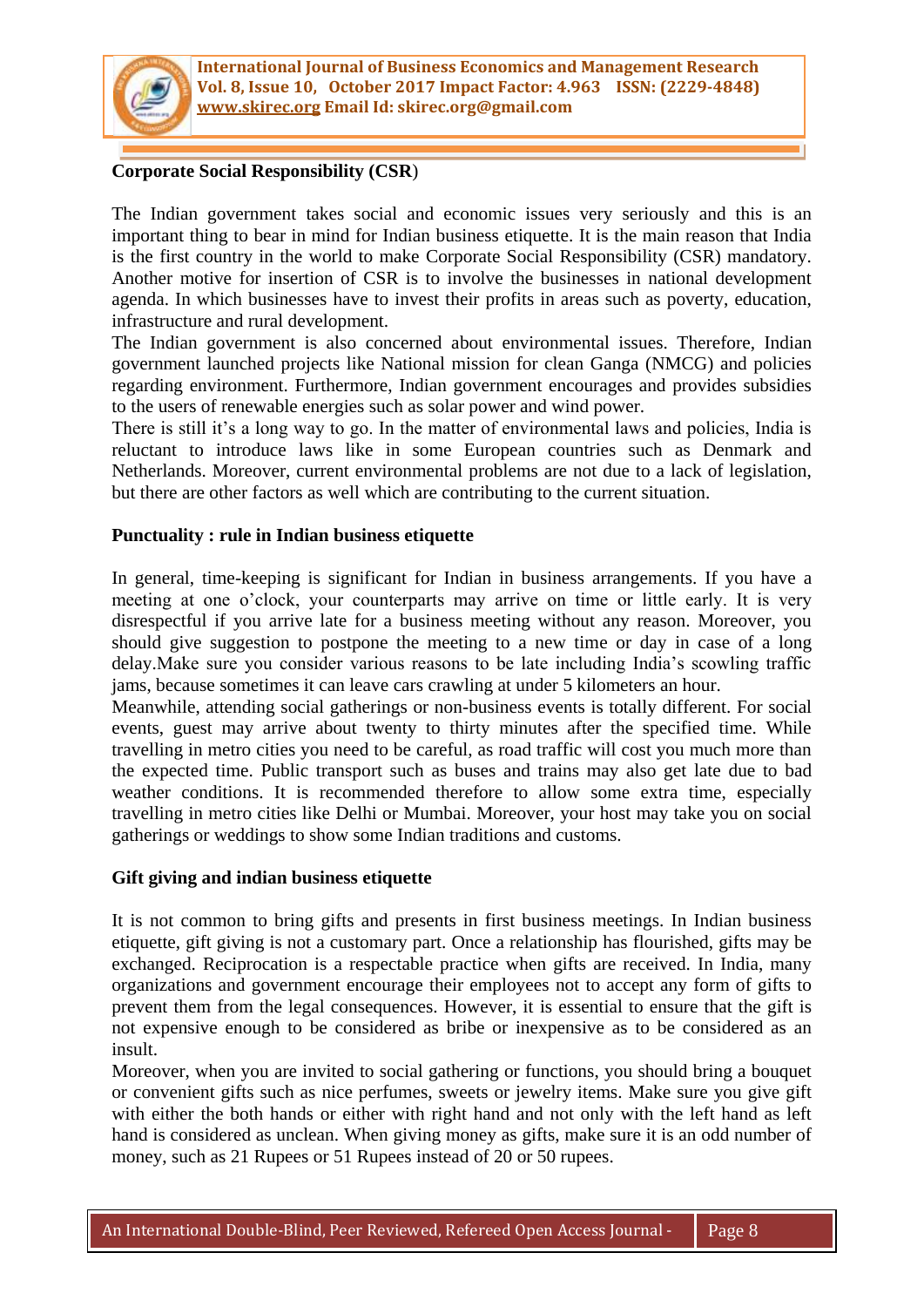

## **Business Dress Code**

Traditional clothing varies massively in different parts of India. Shirt and trousers are common for man and a sari is common for women. Meanwhile, it is common to see wrapped, graceful and modern outfits for everyone nowadays. Formal shirt, suit, tie and trouser are common business outfit for males. Many corporations have their own uniform with company style to look corporate. It reflects the certain image of the company for Indian business etiquette. New generation startups are adopting a smart dress code, which are comfortable to wear and also gives an expert image for the company. For females formal yet covering outfits are acceptable all over the country.

Jeans or denims for men and tank tops or revealing clothes for women are not acceptable in business meetings. Make sure your clothes are neat, clean and do not have any stains or wrinkles as it may create bad impression. Employees wear formal clothes whereas senior manager wears a suit. Branded, designer suits and tuxedos are quite popular amongst high ranking officers. Overall, a well-dressed man always catches the eyes of people.

## **Bribery and Corruption**

As per the report from www.transparency.org, with a score of 40 out of 100, India is ranked 81st out of 176 countries according to the corruption perceptions index (CPI). Corruption is one of the prime issues that badly affect India"s economy. Flourishing corruption in the country has inhibited the country"s progress. It has held the economy from reaching new heights. India is suffering from a high level of political, social and managerial corruption. There is a huge list of participating entities in the corruption. List includes schools, universities, hospitals, politicians, police and many more.

## **Corruption in India**

Corruption is a result from the lack of transparent laws from government, less public involvement and poor public administration. Another causes for corruption includes complicated tax system, government monopoly on some sectors and excessive regulations. Meanwhile, explicit anti-corruption policies are in circulation especially in the government sector. It is the prime cause for corruption. Stricter rules are imposed which is reducing the participation level in illicit activities and corruption. Still, bribery continues to be a hindrance to India"s development. However, people understand the dangers of bribery and the number of people, NGO"s and businesses that are ready to participate in anti-corruption activities is growing. Corruption is huge concern in public sector, these people may ask for extra money to get the work done. Visitors should be well aware of corruption that prevails in India. If somebody asks for the bribe, you can directly contact the relative anti-corruption bureau office.

# **Conclusion**

 $\mathcal{I}(\mathcal{I})$  in the Indexing Directories  $\mathcal{I}(\mathcal{I})$ 

Today we can talk about exciting times for the Indian emerging market economy. India is one of the most attractive desti-nations for business and investment opportunities. The Indian paradigm in management is also prominent. It is important to stress that India is expected to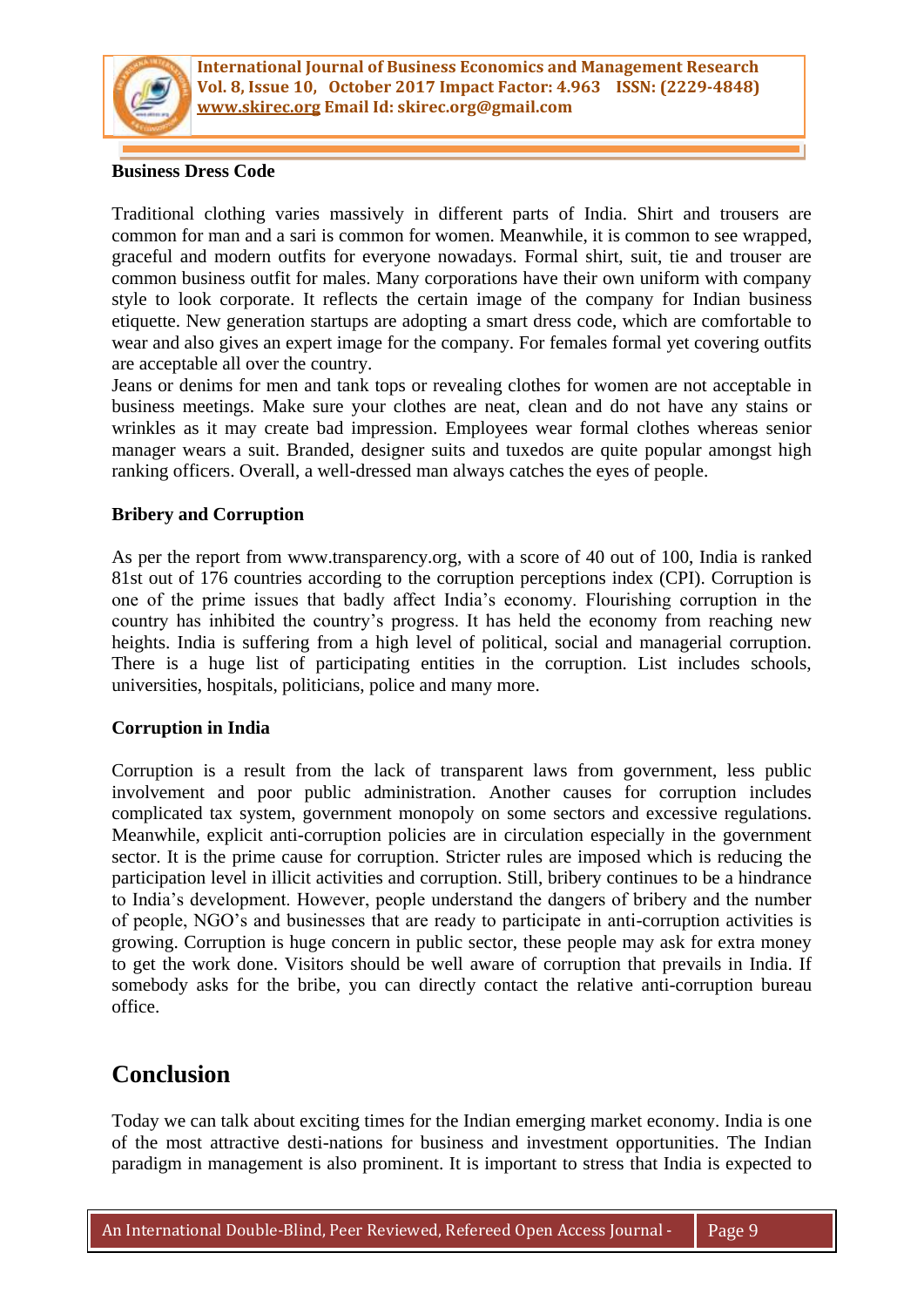

grow fastest among emerging economies in 2016 and 2017 with a focus on sustainable developmentnterest in Indian business and management increases considering the important fact that India is becoming the world"s fastest growing economy (Kleintop, 2015). As regards economic prospects, manufacturing is expected to receive a boost from the government's flagship "Make in India" programme, which aims to induce businesses around the world to invest in manufacturing by providing infrastructure and streamlining regulations (Asian Development Bank, 2015). The needs ofadvanced economies would provide a boost to tradable services. Support for infrastructure is needed to realize the full po-tential of industry and services to create forward and backward linkages and so achieve inclusive growth.

It is important to keep in mind the expansion of managerial education today in India. Similarly, there is strong focus on man- agement research, along with the desire for further development of original business models and management methods, which would emphasize the Indian culture. On the one hand, new premises and values are accepted, as global companies are becoming more present in India, and, on the other hand, Indian companies are more engaged in a global frame- work. Also important are change management and performance management, especially in conditions of changes in the global environment and strong competition. In the recent period there has been a growth in the management consulting industry in India.Changes are expected for further development of information and communication technologies and knowledge-related in- dustries. There are evident challenges for the Indian management oriented towards realizing business success at a global level in the future, along with a proactive and innovative approach.

# **REFERENCES**

[1] Adhia H., Nagendra H.R., & Mahadevan B. (2010). Impact of adoption of yoga way of life on the emo- tional intelligence of managers. IIMB Management Review, 22, 32-41.

[2] Agrawal, A. (2015). Indian Innovators, 20 Brilliant Thinkers Who are Changing India. Jaico Publishing House. New Delhi.

[3] Asian Development Bank (2015). Asian Development Outlook 2015.

[4] Bahi, S., K. (2012). 5000 Years of Indian Art. Roli Books. New Delhi.

[5] Berger, R., &Herstein, R. (2014). The evolution of business ethics in India. International Journal of So- cial economics, 41(11), 1073-1086.

[6] Bhattacharjee, A. (2011). Modern Management Through Ancient Indian Wisdom: Towards a More Sus-tainable Paradigm. SMS Varanasi. 4(1).

[7] Boopathi, S., N. (2014). A Detailed Comparison of Finland and India through Hofdtede& GLOBE Study, Global Review in Tourism, Hospitality and Leisure Management, 1(1), 72- 101.

[8] Boroian, M. (2010). India by Design: The Pursuit of Luxury and Fashion. John Wiley & Sons (Asia).

[9] Cameron, R., & Neal, l. (2003). A Concise Economic History of the World: from Paleolithic Times to thePresent. Oxford University Press, New York, Oxford.

[10] Capra, F. (1989). Tao fizike.OPUS, Beograd.

[11] Chakraborty, S., K. (1995). Ethics in Management: Vedantic Perspectives, Oxford University press.

[12] Chatterjee, S., R., & Pearson, C., A., L. (2000). Work Goals and Societal Value Orientations of Senior Indian Managers. An Empirical Analysis. Journal of Management Development. 19 (7). 643-653.

[13] Chattopadhyay, C. (2012). Indian Philosophy and Business Ethics: A Review. Advances in Manage- ment& Applied Economics. 2(3), 111–123.